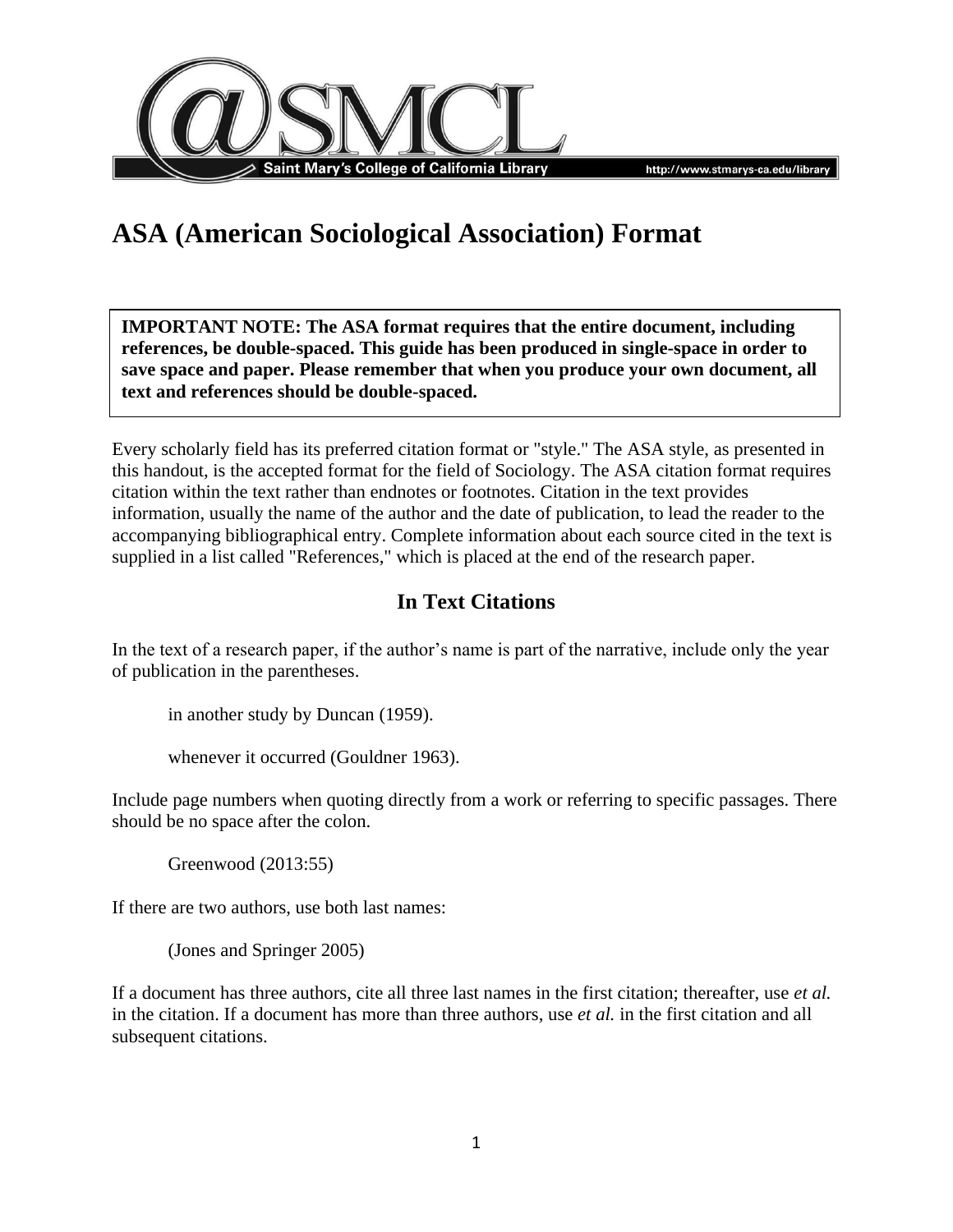## First citation:

(Jones, Springer, and Greenwood 2009)

Later:

(Jones et al. 2009) Separate a series of references with semicolons:

As multiple studies have shown (Martin 2010; Smith 2005; Jones 1995)

Quotations and block quotations:

Quotations in text begin and end with quotation marks; the author, date, and/or page numbers follow the end-quote and precede the period:

Wright and Jacobs (1994) found that "the variation in men's earnings relative to their peers in the labor force was not a reliable predictor of men's…flight from feminizing occupations" (p. 531).

Or

One study found that "the variation in men's earnings relative to their peers in the labor force was not a reliable predictor of men's flight from feminizing occupations" (Wright and Jacobs 1994:531).

Block quotations are set off in a separate, indented paragraph and should be used for longer quotations (generally, 50 words or more). Do not use quotation marks in block quotations.

As stated by Wright and Jacobs (1994):

The variation in men's earnings relative to their peers in the labor force was not a reliable predictor of men's attrition. This finding is inconsistent with the prediction that declines in earnings are responsible for male flight from feminizing occupations. (P. 531)

# **References**

- List all references in alphabetical order.
- The Reference List should be double-spaced.
- Arrange references for the same single author by date of publication—earliest to latest.
- Distinguish references for the same single author with the same publication year by using 1982a, 1982b, etc.

# **Books**:

### Single author:

Williams, Dianne. 2012. *Race, Ethnicity, and Crime: Alternate Perspectives*. New York: Algora.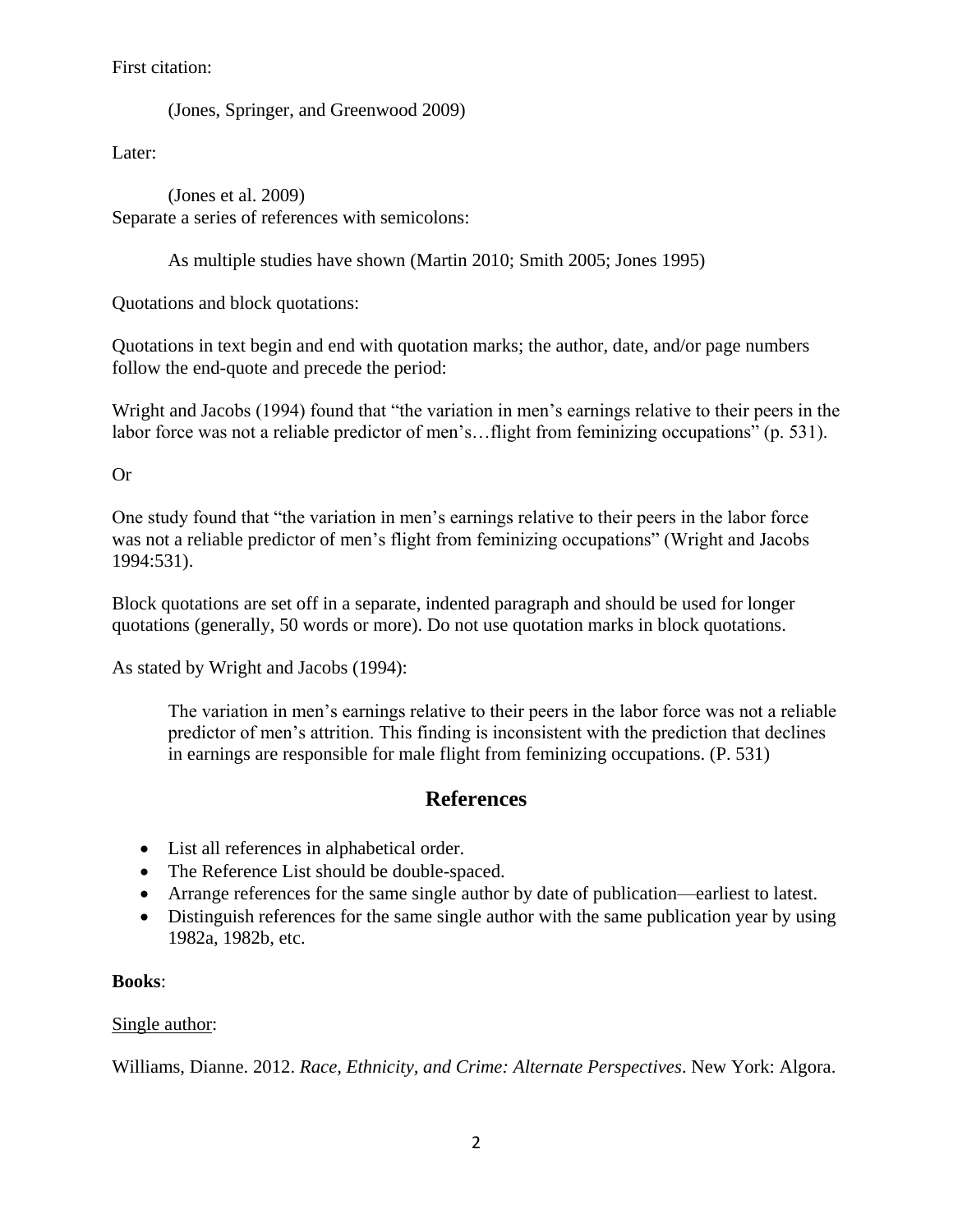#### Two authors:

Jaynes, Gerald D. and Robin M. Williams, Jr. 1989. *A Common Destiny: Blacks and American Society.* Washington, DC: National Academy Press.

#### Three or more authors:

Barak, Gregg, Paul Leighton, and Jeanne Flavin. 2010. *Class, Race, Gender, and Crime: The Social Realities of Justice in America*. Lanham, MD: Roman & Littlefield, 2010.

#### Editor as author:

Hasselm, Alicia E., ed. 2011. *Crime: Causes, Types and Victims*. Hauppauge, NY: Nova Science Publishers.

#### Chapter in a book:

Riley, Matilda White. 1985. "Women, Men, and the Lengthening Life Course." Pp. 333-47 in *Gender and the Life Course*, edited by A. S. Rossi. New York: Aldine.

#### Ebooks retrieved from a database:

Newman, Katherine S. and Rourke L. O'Brien. 2011. *Taxing the Poor: Doing Damage to the Truly Disadvantaged.* Berkeley, CA: University of California Press. Retrieved August 27, 2013.(http://site.ebrary.com/lib/stmarysca/docDetail.action?docID=10446269).

#### Encyclopedia or Handbook article:

Levine, Felice J. 2001. "Professionalization of Social and Behavioral Scientists: United States." Pp. 12146-54 in *The International Encyclopedia of the Social and Behavioural Sciences,*  edited by N.J. Smelser and P.B. Bates*.* London, England: Elsevier Science Limited.

#### **Journal articles**:

Desmond, Matthew. 2012. "Eviction and the Reproduction of Urban Poverty." *American Journal of Sociology* 11(1):88-133.

#### Journal article retrieved from a database:

Cite the same as the print unless a DOI (Digital Object Identifier) is available for the article, then include the DOI.

Desmond, Matthew. 2012. "Eviction and the Reproduction of Urban Poverty." *American Journal of Sociology* 11(1):88-133. doi:10.1086/666082.

#### **Magazine and Newspaper Articles**:

Articles in print and articles retrieved through a library database are cited the same.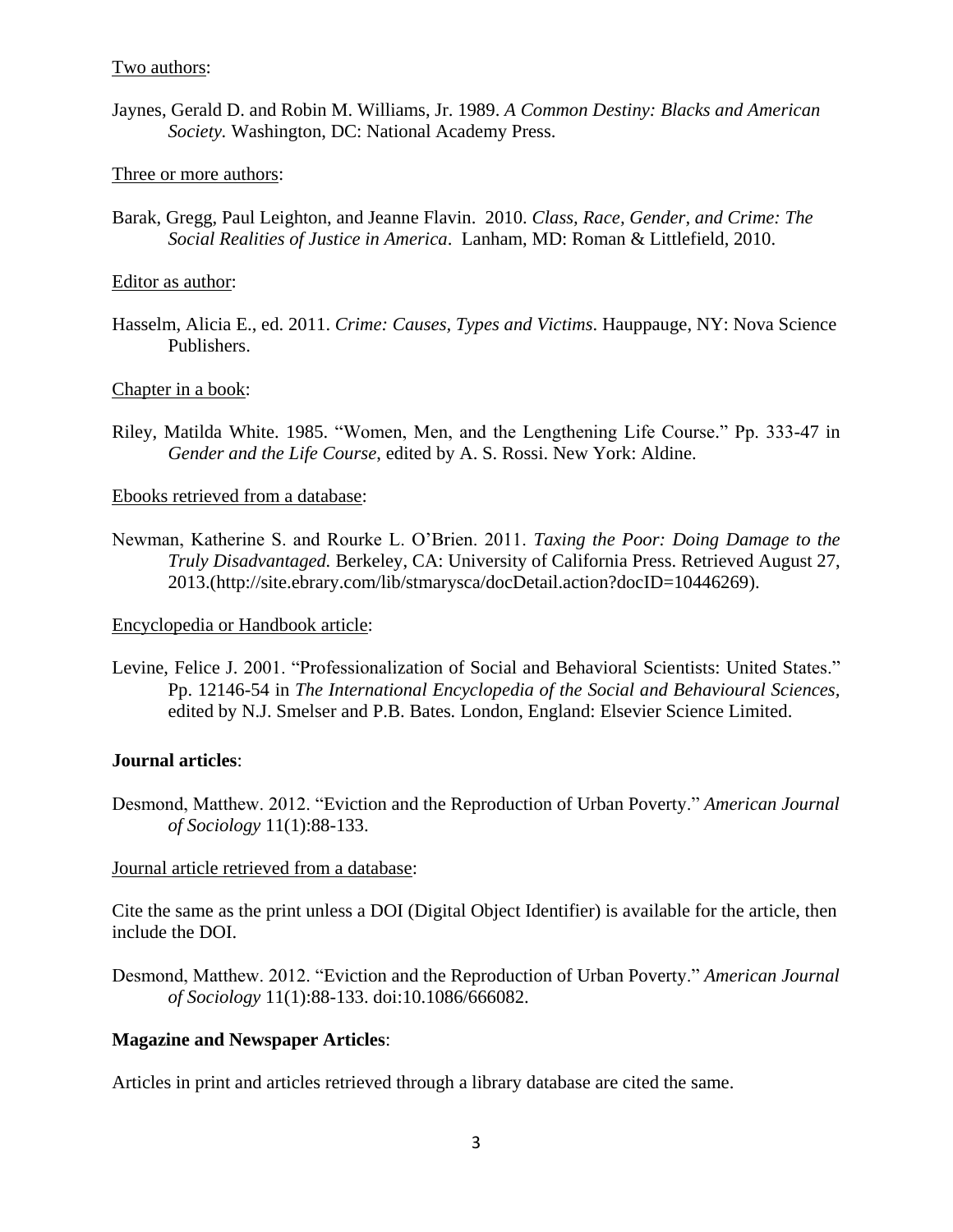O'Hare, William P. (1983). "Poverty's Bottom Line." *New York Times*, August 19, p. A1.

Tough, Paul. 2009. "Man With a Plan: Obama Wants a Seismic Shift in How We Tackle Poverty. It's Already Started In Harlem." *Mother Jones*, January/February, pp. 48-49.

For newspaper and magazine articles retrieve from web sites, add the retrieval date and URL

Sampson, Robert J. 2006. "Open Doors Don't Invite Criminals." *New York Times,* March 11. Retrieved July 10, 2010 (http://www.nytimes.com/2006/03/11/opinion/11sampson.html).

#### **Book reviews**:

Klinenberg, Eric. 2001. Review of *Poverty and Place: Ghettos, Barrios, and the American City* by Paul A. Jargowsky. *Ethnic and Racial Studies* 24(1):150-151.

#### **Dissertations**:

Dissertation retrieved from Proquest Dissertations and Theses:

Lens, Michael C. 2011. "Estimating the Spatial Relationships between Subsidized Housing and Crime." PhD dissertation, Robert F. Wagner Graduate School of Public Service, New York University. Retrieved from ProQuest Dissertations & Theses Database.

#### **Videos**:

*The Central Park Five*. 2013. A film by Ken Burns, David McMahon, Sarah Burns. Arlington, VA: PBS Distribution**.** DVD.

#### **Web sites:**

If you know the physical location of the organization, include the location. List the organization as the author followed by the date.

In the text cite as (ASA 2006)

In the reference list:

American Sociological Association 2006. "Status Committees." Washington, DC: American Sociological Association. Retrieved December 12, 2006 http://www.asanet.org/cs/root/leftnav/committees/committees).

If the physical location is unknown:

In the text cites as (IBM 2009)

In the reference list:

IBM. 2009. "2009 Annual Report." Retrieved July 12, 2010 (http://www.ibm.com/annualreport/2009/2009\_ibm\_annual.pdf).